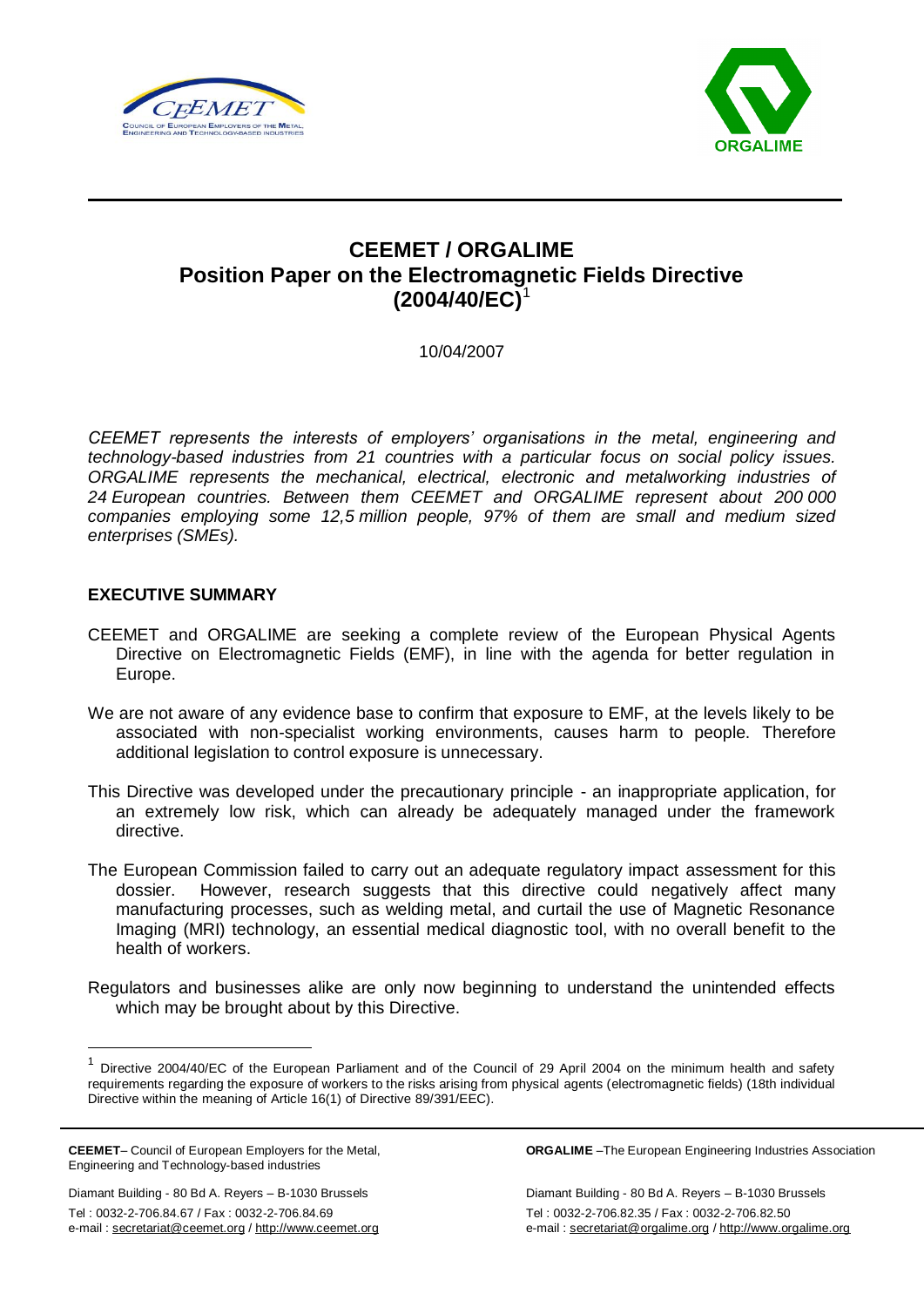There is an opportunity to address these issues, using the tools of better regulation, before European industry is damaged.

We urge the EU to:

- Delay implementation for one year until a proper impact assessment is finished;
- $\bullet$  Establish a high level team to examine the implications of this directive to report to the EC / Council of Ministers
- To commit to action based on the findings of the review

# **BACKGROUND**

On 30<sup>th</sup> April 2004 the European Union published the Physical Agents (Electromagnetic Fields) Directive (2004/40/EC), in the Official Journal (OJL 184, 24.5.2004).

The Directive sets out limits for the occupational exposure of workers to electromagnetic fields (EMF). It requires employers to:

- conduct risk assessments of potential exposure,
- take measurements or make calculations as necessary,
- implement measures to control the exposure of workers to EMF
- conduct health surveillance where there is evidence that exposure may have exceeded the limit values

The situation is further complicated because exposure to EMF cannot be measured directly. Limit values are based upon mathematical models which relate measurable field strengths to an estimate of personal exposure.

## **IMPACT ON HEALTH**

Exposure to EMF at work is not harmful. Although, it can lead to short term effects, such as local heating effects and peripheral nerve stimulation, in people exposed to very high fields.

- The *action* and *limit values* contained within the directive will prevent exposure to extremely low levels of EMF. This will not lead to any improvement in health but will add significant burden to business.
- Misuse of some types of industrial equipment can result in accidental RF burns. However, this situation is already adequately covered under the Framework Directive.

# **IMPACT ON INDUSTRY**

The EMF Directive will affect a wide range of manufacturing and industrial processes. Our own investigations with member companies have revealed a significant number of welding and induction heating operations which generate EMF at a level which would be in contravention of the Directive. A recent study undertaken by TWI (the Welding Institute) on behalf of the Health and Safety Executive (HSE) in the UK, found that some basic manufacturing processes may be seriously curtailed or even prohibited. It is likely that some simple welding work will have to be done outside EU because the directive's limit values risk being exceeded and there will often be no practical steps which can be taken to reduce workers' exposure. Also measurement will be costly and typically provide inconclusive results.